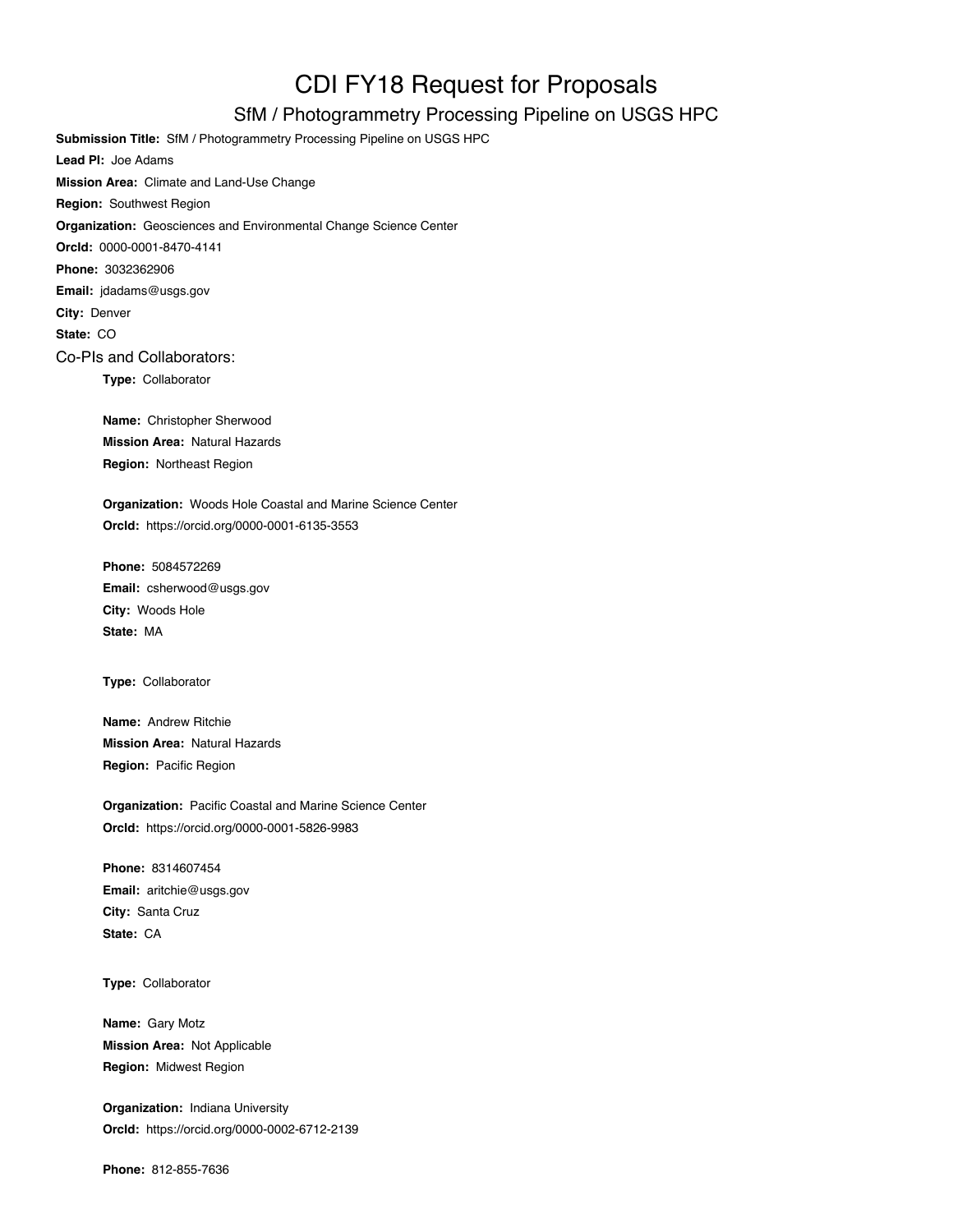**Email:** garymotz@indiana.edu **City:** Bloomington **State:** IN

**Type:** Collaborator

**Name:** Jonathan Warrick **Mission Area:** Natural Hazards **Region:** Pacific Region

**Organization:** Pacific Coastal and Marine Science Center **OrcId:** https://orcid.org/0000-0002-0205-3814

**Phone:** 8314607569 **Email:** jwarrick@usgs.gov **City:** Santa Cruz **State:** CA

**Science Support Framework Element 1:** Science Data Lifecycle - Processing

**Science Support Framework Element 2:** Data Management

**Science Support Framework Element 3:** Communities of Practice

**In-Kind Match:** \$14,930.00

**List of anticipated deliverables from the project:** Presentations. A repository of existing documentation and tools for building a processing pipeline. PhotoScan licenses for Yeti.

**Lead Cost Center:** GGCMRL0000 (GECSC)

**Project Description:** Bring together workflows and tools developed at several USGS offices, other agencies, and university to build a photogrammetry processing pipeline on USGS HPC Yeti system. The bulk of this funding will purchase AgiSoft PhotoScan license to run on Yeti and be available to all USGS and collaborator HPC users.

**Total Budget:** \$36,266.00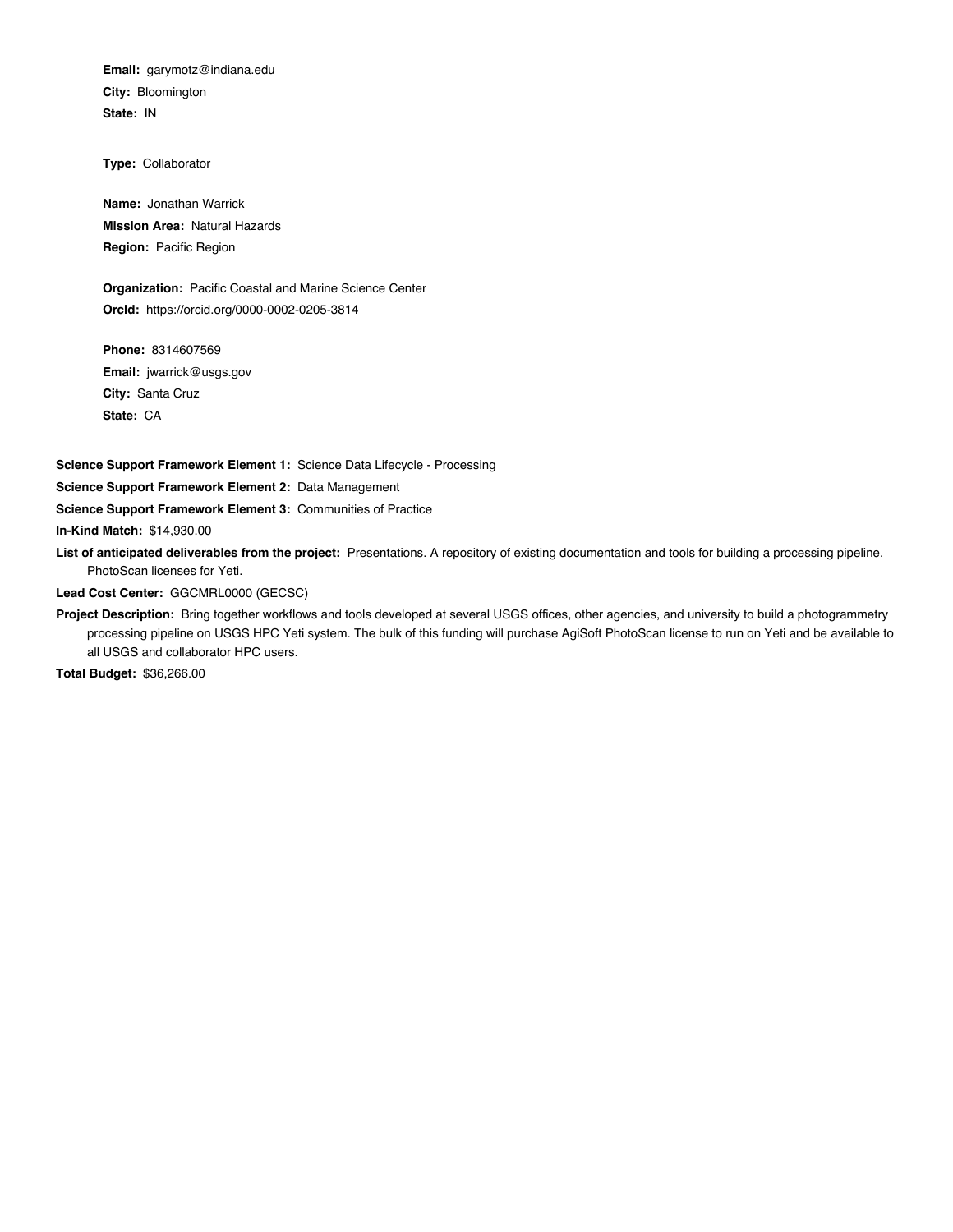USGS CDI 2018 RFP Statement of Interest

Project Title: SfM / Photogrammetry Processing Pipeline on USGS HPC

Project PI: Joe Adams, USGS UAS Project Office

Several USGS offices and projects have developed workflows and scripts to ease the frustrations of Structure from Motion (SfM), i.e. photogrammetry, processing. These frustrations include managing thousands of images and logs, processing time, and consistently producing quality output products with metadata. This project will be a forum for sharing existing experiences and tools and collaborating on molding these into an HPC photogrammetry pipeline that improves productivity, reduces response time, and outputs high quality, consistent, data products rapidly into existing distribution systems such as Earth Explorer, HDDS, and ScienceBase.

Funding this CDI proposal will provide a full and permanent set of software licenses on USGS Yeti HPC that can be utilized by all USGS and collaborator HPC and photogrammetry users. Scientists have been intermittently running photogrammetry processing on Yeti using temporary and borrowed Agisoft PhotoScan licenses. The lack of dedicated, official, Yeti PhotoScan licenses has hampered productivity and consistent photogrammetry processing on Yeti. No single project has had sufficient funding to purchase all necessary software licenses to fully utilize Yeti for photogrammetry processing. Funding this proposal will eliminate the distraction of software licensing allowing contributors to focus on refining workflows and merge existing tools into an HPC photogrammetry pipeline.

This project will fund collaboration with the Indiana University Advanced Visualization Laboratory and the Indiana Geological & Water Survey Division of Information Services in sharing their existing knowledge and HPC photogrammetry pipeline they have created for automating 3D digitization, processing, and distribution of artifacts and fossils in IU collections. The fertile networking environment of ESIP created this collaboration opportunity. A glimpse of future outcomes from this collaboration can be seen in this SketchFab Collection:

## <https://sketchfab.com/garymotz/collections/iu-paleontology>

This project will use knowledge and results of past CDI funded projects such as "Portable ISO 19115/19110 Open Source Developer's Toolkit" (2014) and "Making UAS Data Available to USGS Scientists and the Public" (2015).

USGS offices and other agencies and groups that have pledged support and collaboration on this project include Pacific Coastal and Marine Science Center, Woods Hole Coastal and Marine Science Center, Cascades Volcano Observatory, Geology, Minerals, Energy, and Geophysics Science Center, Arizona Water Science Center, ESIP Drone Cluster, BLM NOC Remote Sensing Office, and DOI Office of Aviation Services UAS Office.

Estimated Budget - On page 2.